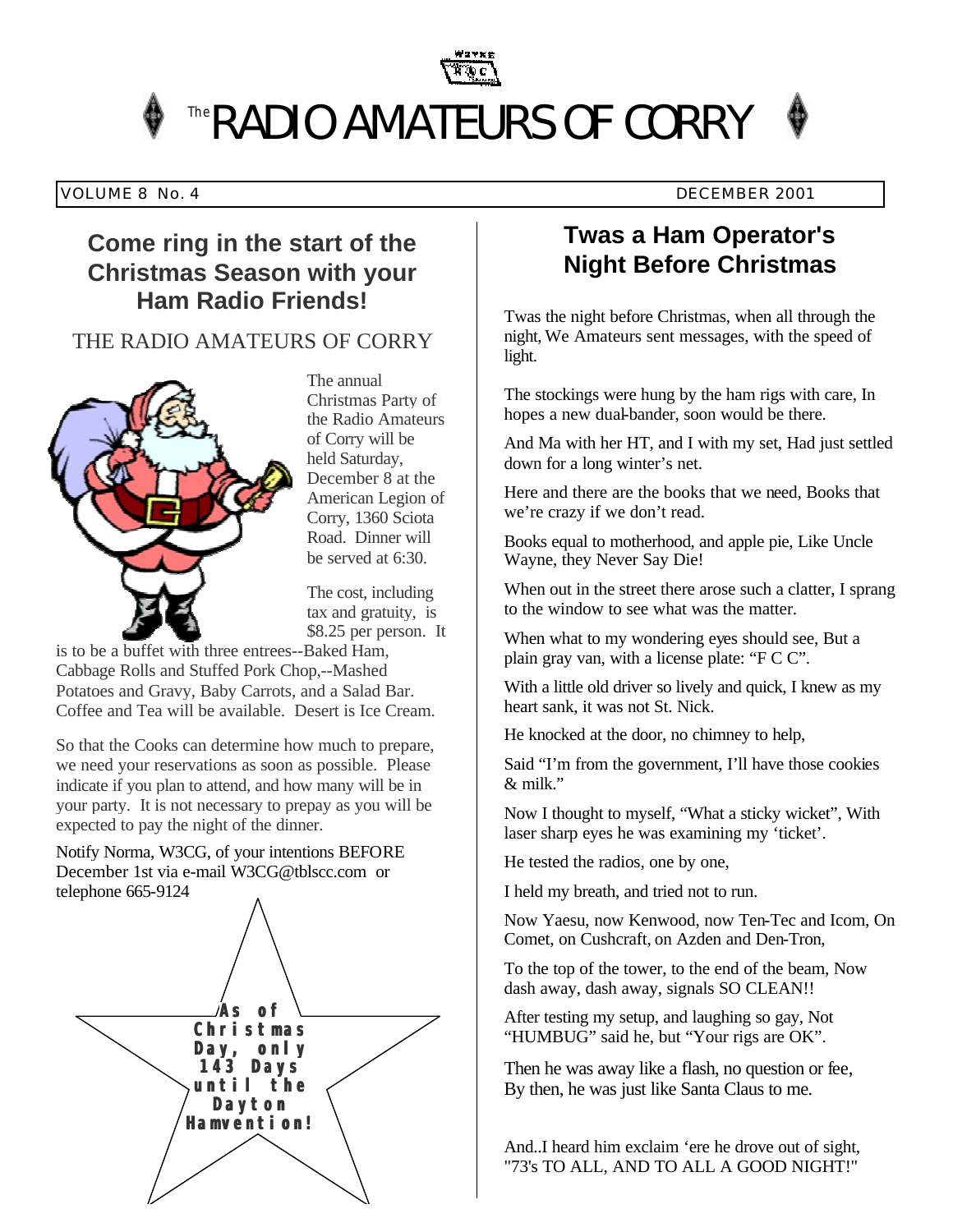# **JOTA 2001 IS A SUCCESS!**

By Jerry Owens, W3GHO

Success is a good way to describe the participation of members of the Radio Amateurs of Corry and local Boy Scouts in the 2001 Jamboree on the Air (JOTA). The weather proved to be delightful with a cool but sunny start at 9:00AM when the setup of equipment and erection of antennas began, but by midday we had shed our jackets and enjoyed the warm October sun. The amateur radio operators were asked to join the opening Flag ceremony and W3GHO played the bugle, rendering the "call to colors".

The Radio Amateurs of Corry had been asked at the annual awards dinner by Scoutmaster Terry McCray in February of this year to participate in JOTA again for 2001. Terry indicated many of the boys look forward each year to talking to other scouts across the country and in other parts of the world.

Before the scouts arrived at the radio site, they worked on an emergency preparedness exercise which when completed earned them a merit badge by working in teams and finding an injured person in the woods, giving proper treatment and transporting back to the fire company ambulance which included a ride to the fire station.

There were two complete HF stations operating one on SSB manned by Hal WD4OOX, Dan KB3EMH and Jerry W3GHO and the other on psk-31 operated by Bob K3CKO. During the course of the day Mac W3BZJ, Lee WA3HJC and Jim Froncek KA3RDA and his son stopped by to operate for part of the event. The scouts were sent to the site in groups of 4 or 5 as they finished the other activity. Many contacts were made near and far such as the Battleship New Jersey special event station, K9BSA Boy Scout headquarters in Illinois, K1BSA in Maine and several scout stations like the one we were operating in Elgin Park. The scouts took turns passing the mike around the group and talking to boys on the other end doing the same thing. They talked about their ages, troop number how many merit badges they had and where they were located. Bob K3CKO demonstrated how computers and ham radio worked together as many of the scouts even had their own e-mail address.

The day ended with a nice supper and fellowship around the campfire with a vesper service conducted by local clergy. The flag was retired with taps played by W3GHO.We have been asked to participate again in 2002 so lets plan to make this worthwhile activity a part of the club's activities using W3YXE for the new year.





**Editors Note: More Pictures will be available soon at the RAC Web Site!** 

### **http://www.qsl.net/w3yxe**

**\*\*\*\*\*\*\*\*\*\*\*\*\*\*\*\*\*\*\*\*\*\*\*\*\*\*\*\*\*\*\*\*\*\*\*\***

## **Radio Amateurs of Corry September 2001 Minutes**

After checking the sign in book it was determined that there was not a quorum present as called for in the club by-laws, but Vice-President Dan KB3MH held an informational meeting instead.

There were 7 members present including two officers, Vice-President Dan KB3EMH and Secretary Jerry W3GHO.

The informational meeting began with the reading of the August 2001 minutes.

The JOTA event in October, Breakfast in November and Christmas Party were the activities scheduled for the rest of the year 2001.

Bob WA3HDK agreed to chair the JOTA again this year and he stated that K3CKO Bob was planning on attending and bringing a complete PSK-31 station.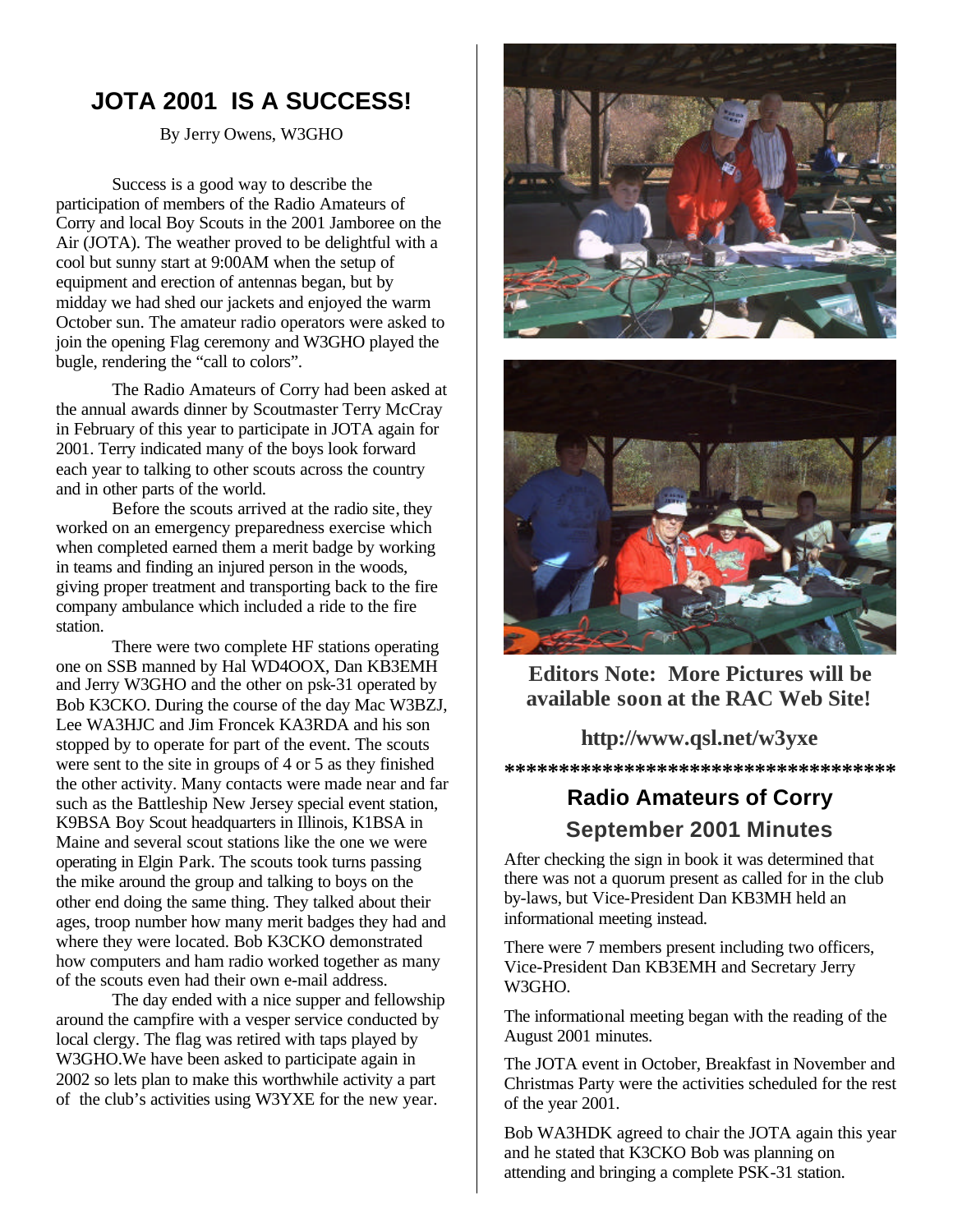Dan KB3EMH agreed to be in charge of the November breakfast and asked for more help to work at the VFW on the  $18<sup>th</sup>$  both shifts.

Norma W3CG has been working on the menu for the Christmas party and asked for suggestions from the members present, it was agreed that the menu would be Baked Ham, stuffed pork chops, salad bar, mashed potatoes and gravy, baby carrots and crème demit icecream. Norma is to check on the additional cost for having third meat of cabbage rolls. Beverage to be coffee and tea.

Correspondence: Notice of Club Presidents conference from John N3MSE WPA SM on September 29<sup>th</sup>, President Ralph and Vice President Dan plan to attend and a notice from ARRL regarding the Club keeping \$15.00 per new member dues.

Committee reports: Leonard WB3AYW reported for the repeater committee that the Repeater batteries had been checked and have been working fine since the weather has cooled down.

No by-law Committee report due to absence of Mike N3GCY.

The tower trailer project appears to be dead with nothing done in 10 months not even a plan or prices.

Tower base painting project, nothing done paint is locked up tight.

Members present via Non-motion that Club meeting minutes should be sent to all members and non-members on the e-mail list.

Bank signature cards are in and will be signed and returned to the bank.

There was a discussion about holding code and theory classes for prospective new hams but no interest was shown to proceed, it was noted that the Union City Wireless Association plans to have classes this fall and we could refer people over there.

Jerry W3GHO won the 50-50

We agreed to adjourn at 8:25PM

Jerry Owens W3GHO Secretary Radio Amateurs of Corry

## **Radio Amateurs of Corry**

## **October 9th 2001 Minutes**

President Ralph N3LXG called the meeting to order at 7:30 PM with Other Officers Vice president Dan KB3EMH and Jerry W3GHO Secretary present. Also there were eight other members in attendance.

The minutes of the non-meeting held in September were read for information only since there had been no quorum for an official meeting.

One piece of Correspondence was presented from the Handi-hams, which was passed around for members to read.

Bills were read from Bob WA3HDK in the amount of \$33.18 for newsletter expenses and Jerry W3GHO in the amount of \$8.47 for the new port-a-file. So moved they be paid.

Treasurer Mike N3GCY was absent so there was no treasurer's report.

Committee reports: It was reported the by-law committee had made some progress but very slow going with 2 short meetings taking place during the summer.

W3CG Norma reported the menu for the Christmas party is now complete with the price to be \$8.25 which includes tax and gratuities, she asked Bob WA3HDK to e-mail to all on the regular list, members without e-mail will have the newsletter in a timely manner before the December  $8<sup>th</sup>$  party. WA3HDK will print the net attendance awards. There was a motion by WA3HDK and seconded by W7RVY to spend up to \$75.00 for party expenses including a award plaque.

Breakfast Committee Chair Dan KB3EMH said he is getting a kitchen crew for the November  $18<sup>th</sup>$  fund raising event but still needs help for the  $2<sup>nd</sup>$  shift.

JOTA Chair WA3HDK indicated there would be 2 rigs operating on October  $20<sup>th</sup>$  one on voice and one on PSK31 but needs more help for the event.

There was no repeater committee report.

Old Business: Jerry W3GHO reported the wood tower guard has been painted after finally receiving a key to the repeater building and the key had been returned to WA3HDK.

There was a motion to send the Club meeting minutes out by e-mail to all on the mailing list ASAP after each meeting. Carried.

Jerry W3GHO reported the new port-a-file had been purchased, filled with the old club records that could be located and placed in the basement storage shelf in the Red Cross building where the meetings are held.

New Business: Motion to raise the Club dues to \$10.00 for 2002 by WB3AYW, there was no second but a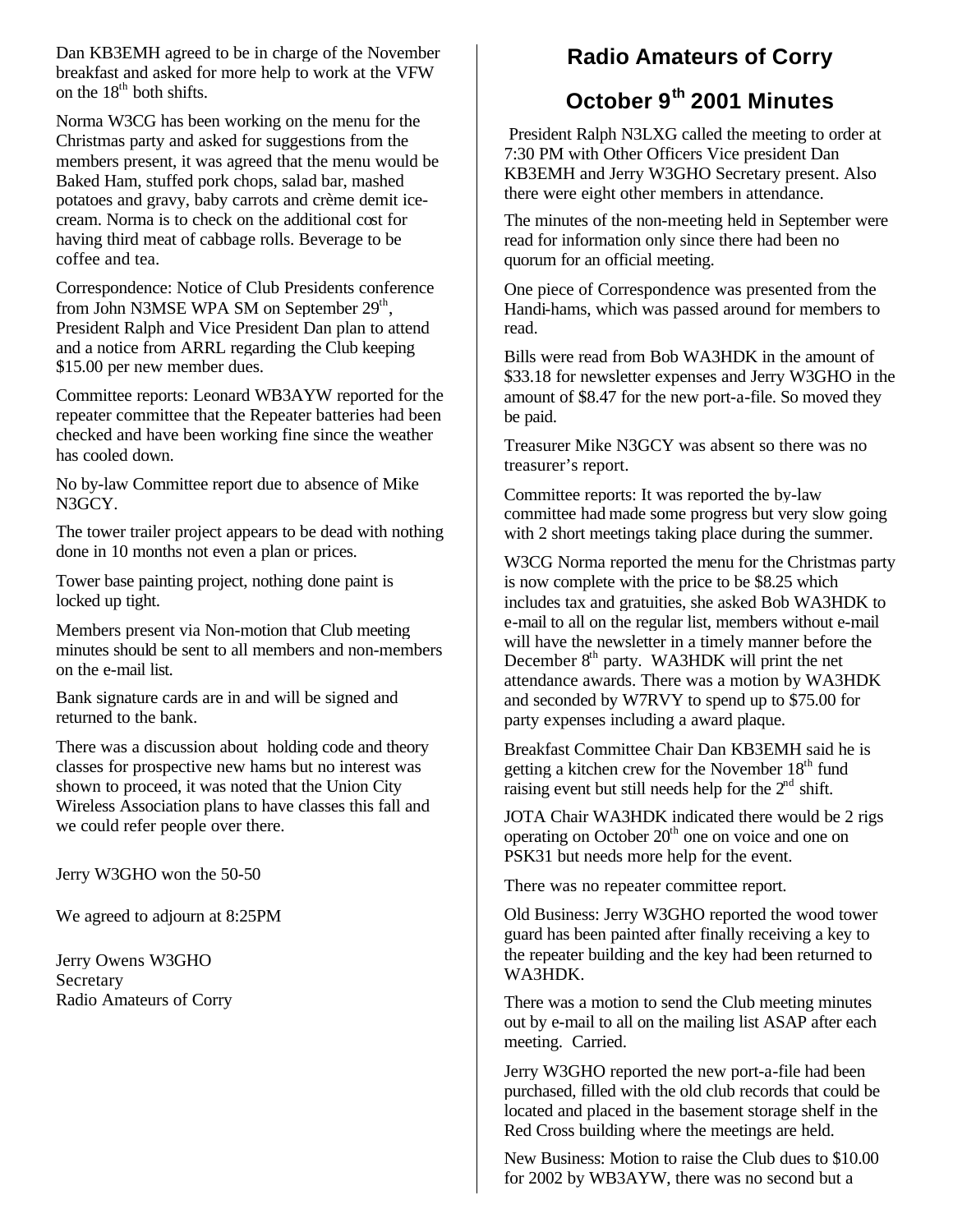discussion was held regarding club finances and a motion was then made and seconded to keep the dues at the present \$5.00 level for 2002 carried.

Motion made and seconded to cancel regular December meeting, and any business for December to handled at the Christmas party in brief manner, carried.

Motion by WB3AYW and seconded by W3CG to nominate the present officers to serve in the year 2002 with the floor to be open for further nominations at the November meeting before the elections.

W3BZJ has asked to be relived of the Net manager's job for both the 10 meter net on Tuesday night and the 2 meter net on Thursday night. Vice President Dan KB3EMH accepted the manager job for the 2-meter net on Thursday.

Motion made and seconded to suspend the operation of the 10-meter net after January  $1<sup>st</sup>$  2002 if a net manager/NCS volunteer is not found, carried

The new net manager for the 2-meter net will be conducting simplex tests on the 147.09 output freq of the repeater and needs the control code to turn off the repeater briefly for the tests. Dan will ask the repeater committee for the necessary codes.

W3CG reported attending the September meeting held by the ARRL SM John Rodgers and informed the members present that the FCC had lowered the Vanity fee to \$12.00 and N3YEA had been appointed WPA emergency coordinator.

Motion to adjourn by W7RVY and seconded by WX3E at 8:25PM

The 50-50 was won by W7RVY.

Jerry W3GHO Secretary Radio Amateurs of Corry.

# **Radio Amateurs of Corry November 13, 2001 Minutes**

President Ralph N3LXG called the meeting to order, other officers present were Vice President Dan KB3EMH and Secretary Jerry W3GHO and six members were also in attendance.

The minutes of the October 2001 meeting were read and approved.

The calendar review showed the November 18th breakfast and the Annual Christmas party on December 8th.

Mike N3GCY arrived and gave the treasurers report.

Committee reports: President Ralph N3LXG asked By-Law committee chairman Mike N3GCY to turn over the by-law drafts to the new chairman Dan KB3EMH. The committee is to meet soon and then the officers will review the changes so that the proposals can be presented to and voted on by the general membership early in 2002.

 Norma W3CG reported on the Christmas party committee activities saying that we will meet at 6:30PM on December 8th and the cost will be \$8.25. Reservations are now being accepted.

Breakfast Committee Chairman Dan KB3EMH reported the first shift is fully manned but still needs 2 more helpers for the second shift from 9:00a.m. till Noon.

The Repeater Committee report was given by WB3AYW Leonard who said the batteries had been checked and the repeater building had been inspected for winter and appears to be ready for winter. Painting of the tower base guard was looking good.

2-meter net manager Dan KB3EMH reported that he had asked for the control codes from the club trustee so he could turn off the repeater for the simplex tests on the repeater output frequency of 147.09 but the Club station trustee had refused to give him the codes.

There was a discussion on holding the simplex tests on 146.52 to 146.58 but the consensus was that if the repeater went off most operators would still be listening to 147.09 Mhz. And that the simplex tests should indeed be conducted on the repeater output frequency.

After some discussion a motion was passed to amend the preamble of the net call-up with the statement "If for any reason the repeater goes down, communications will continue on 147.09 simplex" Motion by KB3EMH and second by WA3HDK.

#### **Old Business:**

Ralph N3LXG stated the he was still looking for a net manager for the 10 meter net on Tuesdays and if a person is not found for the job the net will suspend operation as of January 1st, 2002.

#### **New Business:**

The floor was opened for nominations of officers for 2002. There were no new nominations so a motion was made to keep the officers the same for 2002 as for 2001 carried. The secretary was then instructed to cast a unanimous ballot.

A check in the amount of \$50.00 was received from Bill and Judy Thomas KL7KI which was a donation in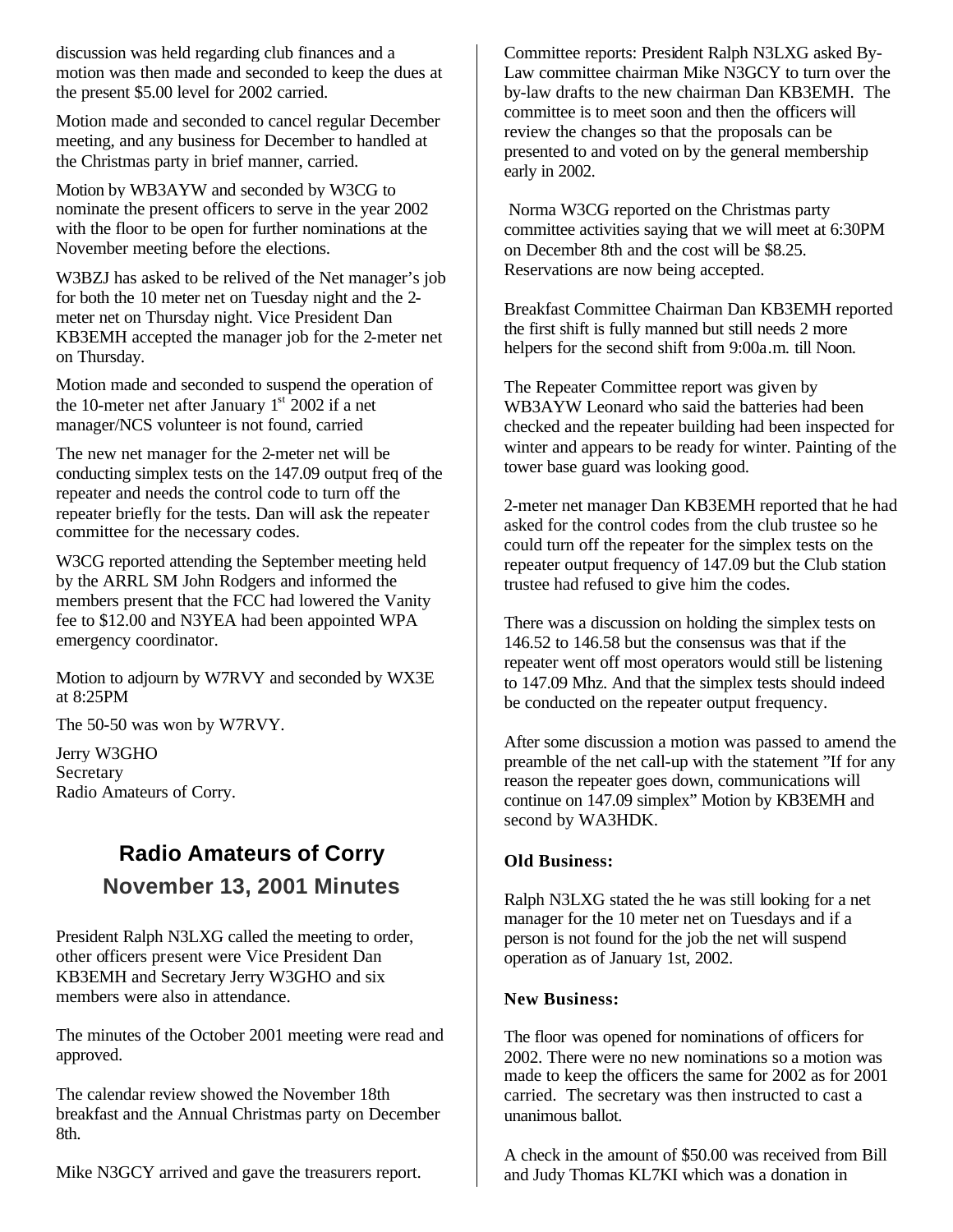appreciation of the antenna party at the Thomas QTH by several club members earlier this year.

There was a question regarding why the club insurance had not been changed to the ARRL policy. The secretary was instructed to apply to the ARRL in a timely manner in the early spring to insure there would be no lapse in coverage beginning May 1st, 2002.

A discussion followed concerning who the club should send memorial flowers to. Members were asked to think it over and a policy will be set at the January 2001 meeting.

A drawing for a butane powered soldering iron was held with the winner being Leonard WB3AYW.

A motion to adjourn at 8:45PM was made by Leonard WB3AYW and seconded by Debbie N2MQ.

Jerry W3GHO Secretary Radio Amateurs of Corry

# **The Highest Elevations in Erie County**

1. Mertz Corners – 1850 Feet ASL



- 2. Five Points 1836 Feet ASL
- 3. Carter Heights Golf Course 1800 Feet ASL
- 4. Ridge West of Wattsburg 1795
- 5. Dowd Hill 1730

\*Information courtesy USGS GNIS Database

## **N3MLX Satellite Station Hits the Air** By Joe Lis N3MLX

The satellite bug hit me this past May at the Dayton Hamvention when I bought a new Icom 910 H from AES during their "rain" sale. At the Breezeshooters Hamfest, I was looking for some satellite equipment, but had no luck. One Sunday morning I was at a Six-Shooter breakfast at Meeder's Restaurant in Ripley and I talked to Bob W3BBO and asked if he knew of anyone who had any satellite equipment for sale. He said that he had a whole setup and was interested in selling it. Thus begins a new frontier at the N3MLX QTH.



The preliminary equipment for the satellite station consisted of a 16 element cross-polarized beam for 144 Mhz, a 30 element cross-polarized beam for 435 Mhz, a Yaesu azimuth/elevation rotor, and a 2.4 Ghz antenna and 2.4 Ghz downconverter.

The next project was to get this array up in the air. Luckily, our old satellite dish pole came in handy. We attached a spare tower we had to the pole. At the 23 foot level, there is a hinge that allows the array to be lowered so that work can be done on the roof. A 75-pound sandbag placed at the bottom of the tower acts as a counter-balance for the system of antennas.

After getting the array setup, my first contacts were EA1IW from Spain, W3NBJ from Baltimore, K6CCC from grid DM14 in California, and PY1DGV in grid GG87 in Rio DeJaniero, Brazil.

Since my first contacts, I have done a lot of tweaking to the system such as adding a 1.2 Ghz module and 3 DSP modules to the Icom 910H, a RF protector to stop RF from going through the downconverter, the NOVA satellite tracking program that keeps track of satellite using the most up to date keplarian units from the internet, and the Kansas Tracker which interfaces with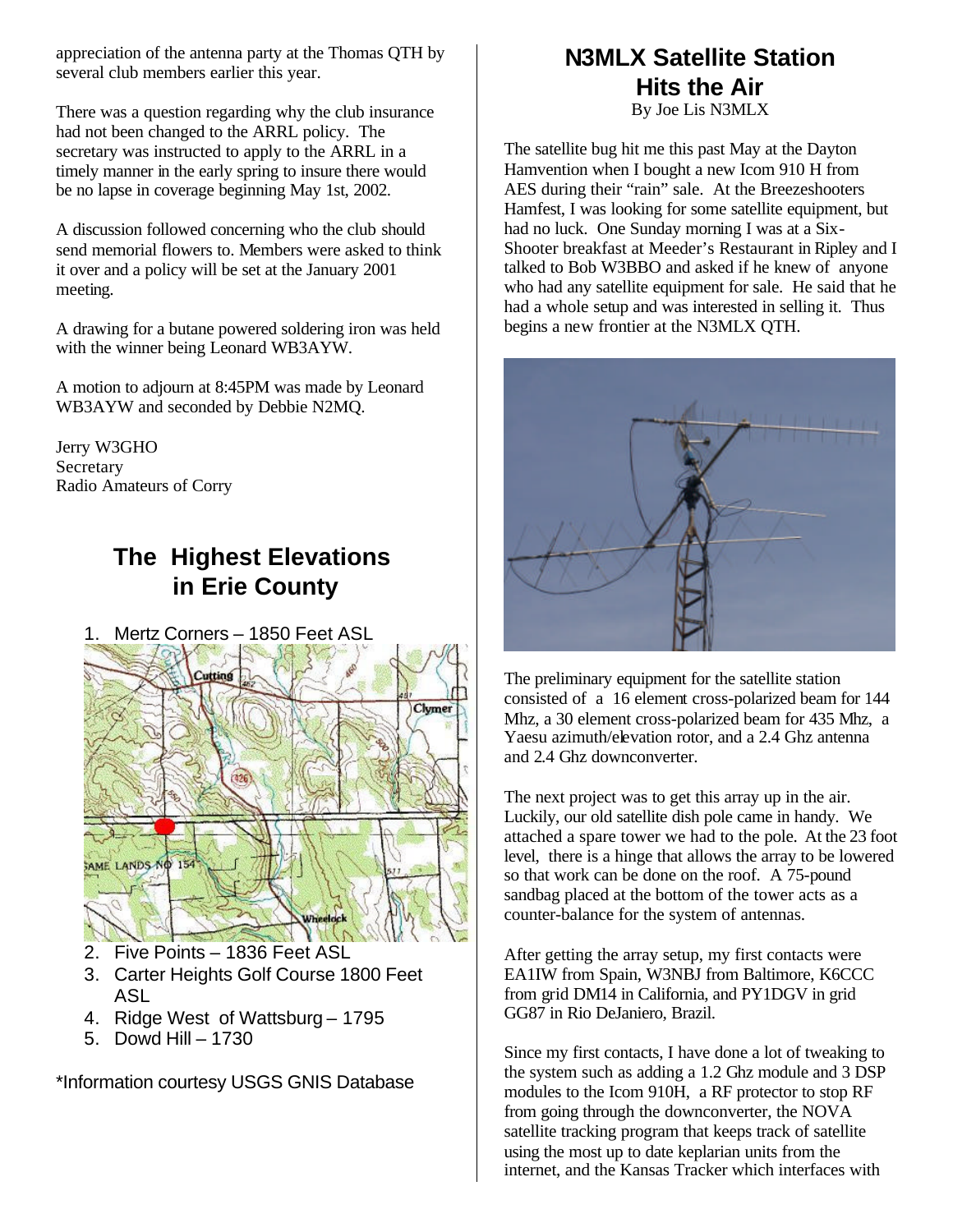the Yaesu rotor to track satellites with accuracy to .20 degrees. With the original equipment I had, it was very hard to hear, tune, and track satellites all at the same time.

Satellite QSOs are quote interesting and I have received slow-scan tv on a couple of them showing pictures of ham shacks and antenna designs. My favorite satellites to work are AO40, AO10, and AO27.

Resources recommend for Reading: The Radio Amateur's Satellite Handbook by the ARRL The OSCAR Satellite Report online at http://www.hampubs.com AMSAT news and AMSAT Journal– http://www.amsat.org (I prefer the OSCAR Satellite Report over the AMSAT news and Journal)



# **MEN FROM MARS NOVERMBER 2001**

Greeting to all Army MARS

members and prospective members, this sure is a busy time of the year for the mission of MARS (Military Affiliate Radio System) but now that America is at war there are many more troops deployed now than in several years.

The phone patch stations are asked to submit weekly reports on overseas phone patch activity which are forwarded to Chief Army MARS and from what I understand are quite busy. Arnold AAT3JG/N3UBZ is the only authorized MARS phone patch station in this area and he along with several others here in PA are being asked to monitor as much as possible around the clock during this time of high alert. Stations in the operational areas are in different time zones and may call anytime they have a free minute.

Operation holidays is now in full swing with messages of greetings, encouragement and morale being accepted by any Army MARS member, if you do not have the address of a deployed service person, messages can be sent to "Any Service Person" and will be forwarded to a lonely and deserving solder.

This year MARS grams are being accepted for and sent to patients in Veterans Hospitals across the country again if you don't know a Veteran in a VA hospital you can show your support and concern by sending messages to "Any Hospitalized Veteran" and help greet some

person who has served their country and now needs some cheering up.

I would like to wish all readers of this article a Happy Holiday season and ask you to contact any local MARS member for sending a MARS gram. God Bless America….. Army MARS – Proud, Professional, and Ready.

Jerry Owens AAR3GF/W3GHO PA Army MARS NW PA

## **NiCad and Gel Cell Care for Dummies by Len Gelfand, VE3LGZ**

**(Courtesy Ottawa Valley Mobile Radio Club Newsletter – The Rambler)**

## **CHARGING NICADS**

A*void overcharging*. This practice is probably the most common battery killer.

As often as convenient, discharge the NiCad fully before charging to minimize the chance of overcharging, and, as some experts claim, a memory problem. Avoid recharging the NiCad after every partial discharge. NiCads, (unlike gel cells) aren't harmed by being left in a partly discharged state. Avoid the temptation to continue charging a NiCad that doesn't reach the fully charged voltage in the recommended time. It has one or more defective cells. You will only succeed in overcharging and killing the remaining good cells.

Instead, open the battery case (often difficult) and replace the bad cell(s). The replacements should be charged to the approximate state of charge of the other cells. This will postpone having to buy a new battery.

### *Use an intelligent charger*

The best NiCad charging method is to use an intelligent charger like the one Bill Wilson, VE3NR, showed us at homebrew night a few years ago, or the many described in ARRL Handbooks and Amateur Radio periodicals. These chargers stop charging when they sense the small decrease in voltage that occurs when a charging NiCad is fully charged. The next best NiCad battery charging method is to use a constant current power supply. If you have one, you probably don't need instructions. But if you are a beginner and decide to get one, here is what you do. Divide the Ah rating of your NiCad by 10. Set your constant current (constant Ampere) supply to this value. If the NiCad is fully discharged, charge for 14 hours, then stop. For example, many batteries for Amateur Radio handhelds with AA cells inside have a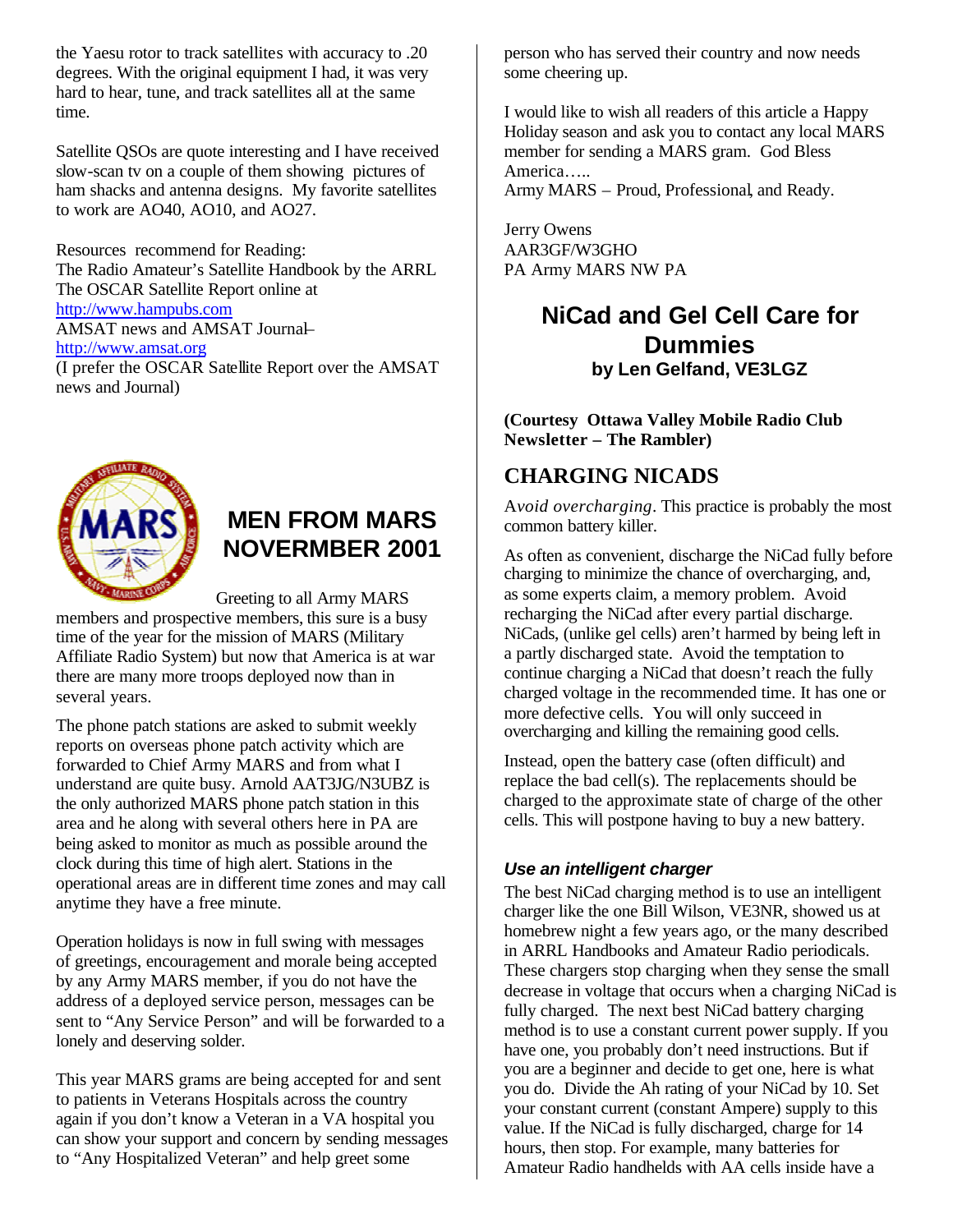rating of 600 mAh. Set your constant current power supply for 60 mA (600 divided by 10) and charge for 14 hours.

The original power supply and battery pack of the ubiquitous HTX-202 charges this way.

### *Timing is everything*

Why do you charge for 14 hours rather than 10? To fully charge a NiCad, you need to put about 40-60% more electricity into it than it will give out. If the NiCad is only partly discharged, you will have to guess the amount of charge (electricity) used and reduce the charging time proportionally. At this slow charging rate of 1/10 of the NiCad's capacity, you won't harm the NiCad by charging a couple of hours more than necessary. You can shorten the charging time by increasing the charging current but this requires greater vigilance and more knowledge. If you are a beginner, don't try it without help.

### *Check the manufacturer's instructions*

If you don't have an intelligent charger, or a constant current power supply, follow the charging instructions of the manufacturer. But if the instructions say you can leave the battery on charge continuously, be skeptical. Most chargers will overcharge and damage the battery if it is left on charge much longer than the recommended time. The safest tactic is to charge the battery for the length of time stated in the instructions and then stop charging.

If you don't have the manufacturer's instructions, or if you want to use a power supply made for another device, here is what has to be done. First, make sure the power supply delivers direct current (DC). It will have a label stating the input voltage that should be 115 V 60 Hz., and the output voltage and current. Don't worry about the output numbers. Just make sure the output is DC. If it has no label, the output will have to be checked with a voltmeter. If the output is AC, the unit is not usable for battery charging.

Second, connect the power supply, through a meter to measure amperes (ammeter), to the battery that isn't fully discharged and has all its cells OK. Make this connection only long enough to get a reading on the meter. The positive wire from the power supply must be connected to the positive of the battery and the negative to the battery's negative. Making the correct connection will require some fiddling because of the variety of connectors and polarities. It's easy to damage the power supply, battery, and meter. Get help if you aren't certain that you can do it correctly.

Third, divide the Ah rating of the battery by the amperes shown on the meter in the previous step. Multiply this value by 1.4. This is the number of hours you should charge the battery. If it is less than 10 hours, get advice

from someone knowledgeable before you use this power supply as a charger. Faster charging increases the chance of damaging the battery.

# *Reminder From the FCC to those using the Digital Modes*

Be sure to identify properly when operating digital modes: The ARRL reminds operators who are active on the digital modes, including RTTY, PSK31, packet, PACTOR and AMTOR, to identify properly in accordance with FCC Part 97 rules (§97.119). The rules require a station (except space or telecommand stations) to transmit its assigned call sign on its transmitting frequency at the end of each communication and at least every 10 minutes during a communication. Part 97 also states: "No station may transmit unidentified communications or signals, or transmit as the station call sign any call sign not authorized to the station." Amateurs monitoring unidentified or otherwise suspicious digital transmissions should report details to FCC Special Counsel for Amateur Radio Enforcement Riley Hollingsworth. Recordings of such transmissions also are invited.

- Courtesy ARRL Web

#### **The following addresses are being removed from our mailing list because the mail is being returned as undeliverable:**

KB3CZE@nwestpa.net and fulltime297@webtv.net.

If you know KB3CZE or W3AGI, please let them know that the mail is being rejected by their respective isp.

### **MISTAKESI**

 $\bigodot$  **MISTAKES!**<br>If you find any mistakes in our newsletter,<br>specially in the spelling of words, please consider. especially in the spelling of words, please consider that they are there for a purpose.

We publish something for everyone to keep everyone happy, especially those who are always looking for mistakes.....Keep smiling, your Editor

Courtesy Anchorage Amateur Radio Club – Thanks to Bill Thomas KL7KI